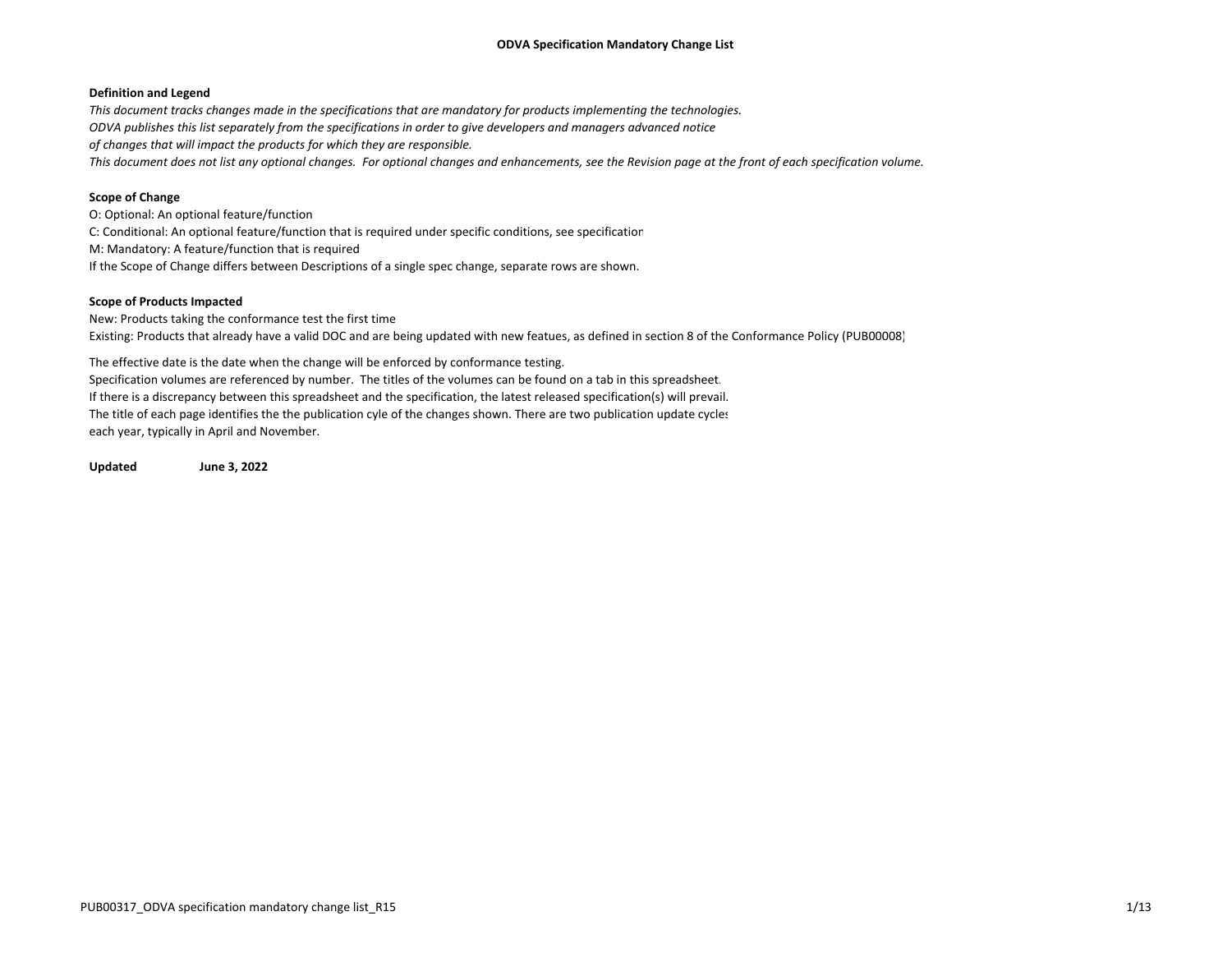| <b>Volume Number</b> | <b>Volume Title</b>                                      | Edition at April 2022 (2022 PC 1) Publication |
|----------------------|----------------------------------------------------------|-----------------------------------------------|
|                      | The Common Industrial Protocol                           | 3.32                                          |
|                      | EtherNet/IP Adaptation of CIP                            | 1.30                                          |
|                      | DeviceNet Adaptation of CIP                              | 1.16                                          |
| 4                    | <b>ControlNet Adaptation of CIP</b>                      | 1.09                                          |
|                      | <b>CIP Safety</b>                                        | 2.23                                          |
| 6                    | CompoNet Adaptation of CIP                               | 1.08                                          |
| 7A                   | Integration of Modbus Devices into the CIP Architecture  | 1.11                                          |
| 7B                   | Integration of HART Devices into the CIP Architecture    | 1.03                                          |
| 7C                   | Integration of IO-Link Devices into the CIP Architecture | 1.02                                          |
| 8                    | <b>CIP Security</b>                                      | 1.14                                          |
| 9                    | <b>CIP Motion</b>                                        | 1.09                                          |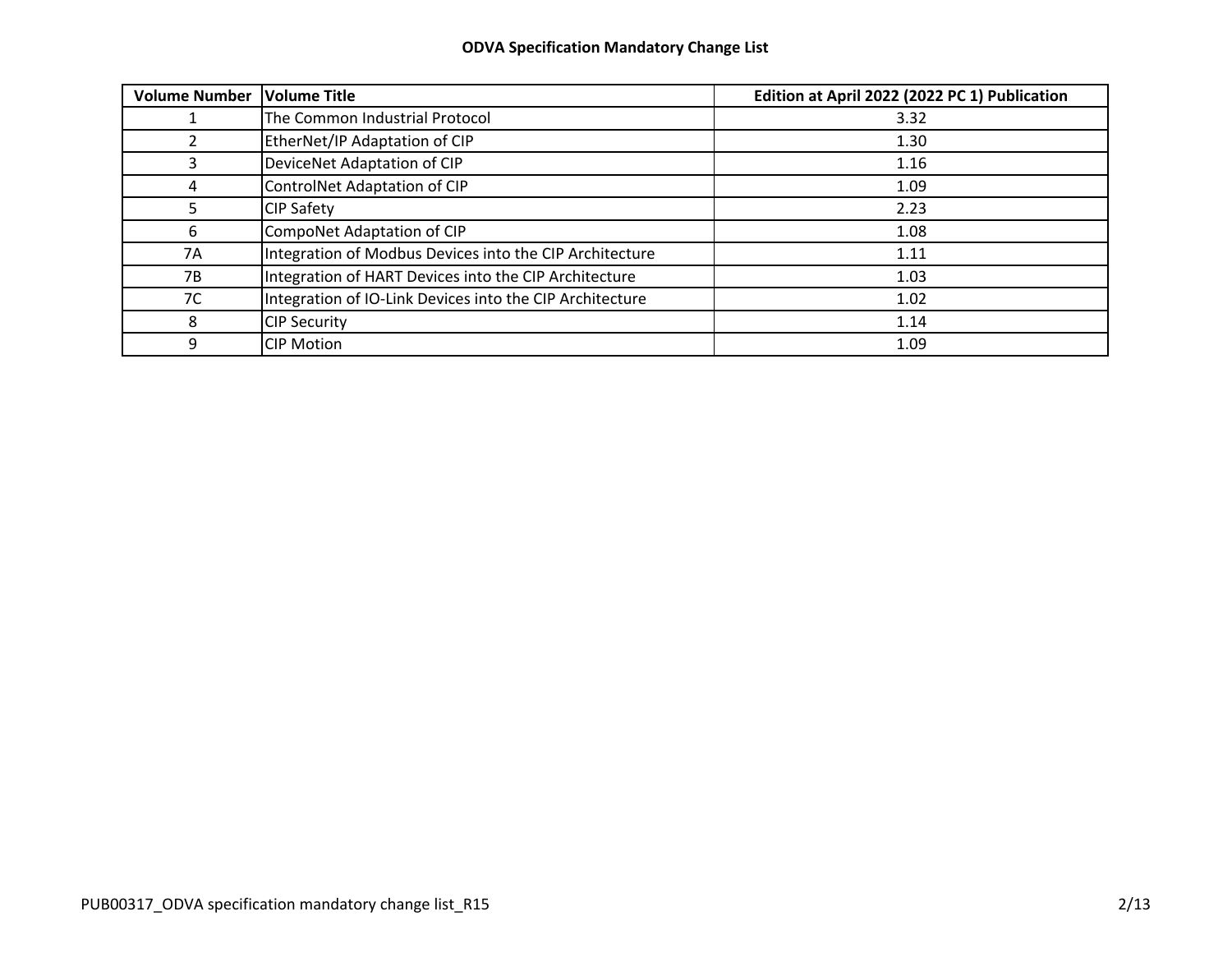| <b>Topic</b>                                      | Volume         | Edition | <b>Description</b>                                                                                                                                                                                                                                                                                                                                                                                                                                                                                                                                        | Scope of Products<br>Impacted | Scope of<br>Change | Publish<br>Date | <b>Effective</b><br>Date |
|---------------------------------------------------|----------------|---------|-----------------------------------------------------------------------------------------------------------------------------------------------------------------------------------------------------------------------------------------------------------------------------------------------------------------------------------------------------------------------------------------------------------------------------------------------------------------------------------------------------------------------------------------------------------|-------------------------------|--------------------|-----------------|--------------------------|
| <b>Product Authenticity Check</b>                 |                | 3.32    | Added an Optional Product Identity Certificate attribute 39 (Table 5A-2.3) and a Conditional<br>Certificate Challenge service (Table 5A-2.18) to Identity Object.                                                                                                                                                                                                                                                                                                                                                                                         | New and Existing              | C                  | Apr-22          | Apr-22                   |
| Register Object Data Access Rule<br>Clarification | -1             | 3.32    | Clarify Register Object Direction and Size attributes are NV attributes, also clarify the Set are Optional for<br>attribute 2-4. (Table 5A-2.2)                                                                                                                                                                                                                                                                                                                                                                                                           | New and Existing              | C                  | Apr-22          | Apr-22                   |
| Improve LLDP alignment with IEEE<br>802.1AB-2016  | $\overline{2}$ | 1.30    | LLDP Specification was updated to align with IEEE 802.1AB-2016:<br>1. For LLDP Enable attribute 1 of LLDP Management Object, on set of Global Enable Bit 0 from 1 to 0, all<br>existing table entries shall be removed. (Table 5-15.4)<br>2. LLDP Management Object msgTxInterval attribute 2 valid range was changed. Last Change attribute 5<br>meaning was changed. (Table 5-15.3)<br>3. The meaning of LLDP Data Table Object Last Change attribute 9 was changed. (Table 5-16.3)<br>4. Added LLDP Link State Transition requirements (Section 9-8.6) | New and Existing              | C.                 | Apr-22          | Apr-22                   |
| <b>SAN Formatting Clarification</b>               | 8              | 1.14    | Clarify that only DNS Name, IP Address and Uniform Resource Identifier (URI) must be supported in Subject<br>Alternative Name (SAN) within CIP Security certificates. (Section 5-5.7.1)                                                                                                                                                                                                                                                                                                                                                                   | New and Existing              | C                  | Apr-22          | Apr-22                   |
| <b>CRL Clarification</b>                          | 8              | 1.14    | 1. The EtherNet/IP Security Object Certificate Revocation List attribute 8 now can hold an Array of CRLs<br>rather than a single CRL and the object revision was bumped to 7. (Table 5-4.3)<br>2. Clarify that a certificate may only be revoked by the Certificate Authority which originally signed it.<br>(Section 5-4.4.8)<br>3. Two kinds of GAA Format: one for Revision 1-6; another for Revision 7 and onward. (Table 5-4.11)                                                                                                                     | New and Existing              | C.                 | Apr-22          | $Nov-23$                 |
| Send Receive Fragment Requirement<br>Date         | 8              | 1.14    | The requirement of supporting Send Receive Fragment service was extended to November 2022.                                                                                                                                                                                                                                                                                                                                                                                                                                                                | New and Existing              | C                  | Apr-22          | Apr-22                   |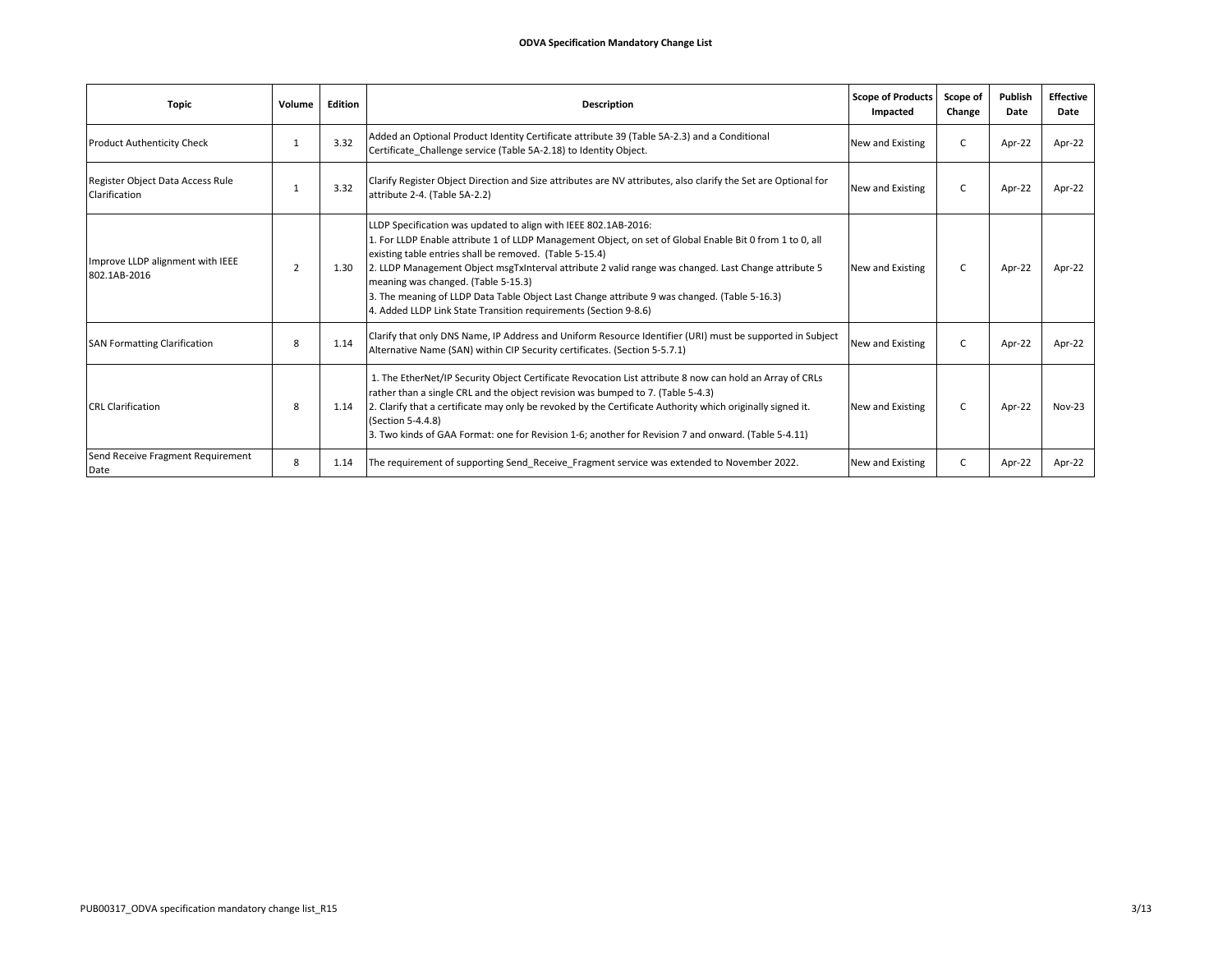| <b>Topic</b>                                                                 | Volume         | <b>Edition</b> | <b>Description</b>                                                                                                                                                                                                                                                                                                                                                                                                            | <b>Scope of Products</b><br>Impacted | Scope of<br>Change | Publish<br>Date | <b>Effective</b><br>Date |
|------------------------------------------------------------------------------|----------------|----------------|-------------------------------------------------------------------------------------------------------------------------------------------------------------------------------------------------------------------------------------------------------------------------------------------------------------------------------------------------------------------------------------------------------------------------------|--------------------------------------|--------------------|-----------------|--------------------------|
| Find Next Object Instance Service<br>Clarification                           | $\mathbf{1}$   | 3.31           | Clarify that Find Next object Instance service is not supported at the instance level, even though the<br>Instance ID value to use as the lower bound of the search is provided in the application path. (Appedix A-<br>4.14)                                                                                                                                                                                                 | New and Existing                     | C                  | <b>Nov-21</b>   | $Nov-21$                 |
| <b>Clarify Protection Mode</b>                                               | 1              | 3.31           | CIP Security devices are required to allow certain authenticated requests while in Explicit and/or Implicit<br>Protection mode. (Section 5A-2.3.1.16.1, Vol 8 section 5-2)                                                                                                                                                                                                                                                    | New and Existing                     | C                  | <b>Nov-21</b>   | $Nov-21$                 |
| File Object Download Transfer<br>Clarification                               | $\mathbf{1}$   | 3.31           | 1. Removed the summary text in Section 5A-42.5.6 to eliminate the redundancy and conflicit to Table 5A-<br>42.26.<br>2. Did the same change to previous revision of File Object which is listed in Appendix E-2.5.6.                                                                                                                                                                                                          | New and Existing                     | C                  | <b>Nov-21</b>   | Nov-21                   |
| Set Access Rule Clarification 2021                                           | $\mathbf{1}$   | 3.31           | An attribute with Settable (Set) Access rule shall be accessed by at least one of the set services. (Section 4-<br>4.1)                                                                                                                                                                                                                                                                                                       | New and Existing                     | $\mathsf{C}$       | <b>Nov-21</b>   | Nov-21                   |
| <b>Cipher Suite Changes</b>                                                  | 8              | 1.13           | 1. Require GCM-based cipher suites be supported and change RSA-based cipher from required to optional<br>for CIP Security endpoints . (Table 3-5.4 Section 5-4.4.6 and 5-4.9)<br>2. EtherNet/IP Security Object Allowed Cipher Suites attribute 4 shall only allow cipher suites that support<br>confidentiality in the Factory Default state. PSK based cipher suites shall not be allowed by default. (Section<br>$4 - 4.4$ | New and Existing                     | C                  | <b>Nov-21</b>   | Apr-23                   |
| <b>Conditional Support for Security Profiles</b><br>Configured               | 8              | 1.13           | Support for Security Profiles Configured attribute 3 of CIP Security Object will be required starting from April<br>2022.                                                                                                                                                                                                                                                                                                     | <b>New</b>                           | C                  | <b>Nov-21</b>   | Apr-22                   |
| Pull Model Profile                                                           | 8              | 1.13           | 1. Added a new EtherNet/IP Pull Mode Profile for devices supporting Pull Model. (Table 1-3.1) (Table 5-3.5)<br>2. All CIP Security devices must support Push model and optionally support Pull model. For devices<br>supporting both mechanism, the Pull Model is the default mechanism for obtaining a certificate. (Section 4-<br>3.4.1                                                                                     | New and Existing                     | C                  | <b>Nov-21</b>   | $Nov-21$                 |
| PSK Usage Field                                                              | 8              | 1.13           | Added PSK Usage field to the Pre-Shared Keys attribute 5 of EtherNet/IP Security Object which brings<br>EtherNet/IP Security Object to Revision 7. (Table 5-4.2 and Table 5-4.3)                                                                                                                                                                                                                                              | New and Existing                     | C.                 | <b>Nov-21</b>   | Apr-23                   |
| <b>SAN Update</b>                                                            | 8              | 1.13           | Check Subject Alternative Name attribute 17 of EtherNet/IP Security Object is optional for device with<br>originator funcationality. It must not be implemented by devices without originator capabilites. (Table 5-4.3)                                                                                                                                                                                                      | New and Existing                     | C                  | <b>Nov-21</b>   | $Nov-21$                 |
| Make Certificate Signing Request<br>Attributes (csrattrs) Optional           | 8              | 1.13           | Requesting csrattrs to the EST server during configuration of Pull Model is changed from required to<br>optional. (Section 4-3.4)                                                                                                                                                                                                                                                                                             | New and Existing                     | 0                  | <b>Nov-21</b>   | $Nov-21$                 |
| Prevent DTLS Timeout Disable                                                 | 8              | 1.13           | Removed the ability to disable DTLS timeouts. (Table 5-4.3)                                                                                                                                                                                                                                                                                                                                                                   | New and Existing                     | C.                 | <b>Nov-21</b>   | Apr-23                   |
| LLDP Management Object Correction (<br>published in PUB00346R0 in June 2021) | $\overline{2}$ | 1.29           | 1. Definition correction to LLDP Enable attribute 1 for both LLDP Enable Array Length and LLDP Enable Array<br>fields.<br>2. Access Rule of MsgTxHold attribute 3 was changed from Get to Set.                                                                                                                                                                                                                                | New and Existing                     | M                  | Apr-21          | Apr-21                   |
| <b>LLDP Date Extension</b>                                                   | $\overline{2}$ | 1.29           | 1. LLDP enforcement date was extended from December 2021 to May 2022.<br>2. Clarify the LLDP implementation requirements: a device containing bridge(s) or implementing In-Cabinet<br>Profile must support both LLDP transmission and reception; otherwise supporting LLDP transmission is<br>required but LLDP reception support is optional. (Section 9-8.1)                                                                | New and Existing                     | M                  | <b>Nov-21</b>   | $May-22$                 |
| Electronic Key Segment for IO-Link<br>Device                                 | 7C             | 1.02           | 1. The Electronic Key Compatibility bit 7 is moved from Minor Revision byte to Major Revision byte. (Apendix<br>$C-2)$<br>2. In the Revision attribute 4 of Identity Object of the Virtual IO-Link Device, Major Revision bits 0-3 shall be<br>IO-Link Protocol Minor Revision, bits 4-6 shall be IO-Link Protocol Major Revision. Minor Revision filed shall<br>be upper 8 bits of the IO-Link Device ID. (Section 5-2.2.3)  | New and Existing                     | C                  | <b>Nov-21</b>   | $Nov-21$                 |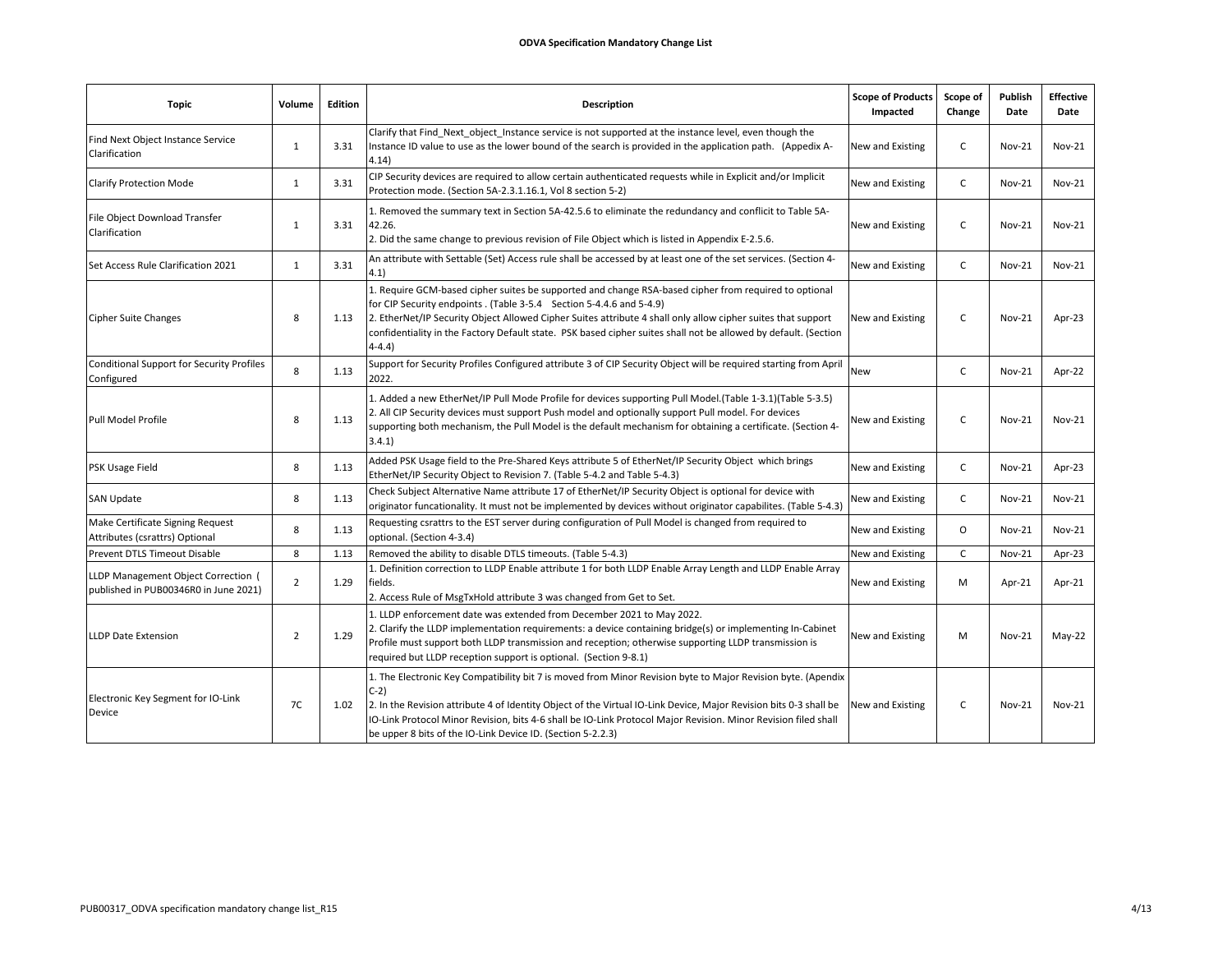| Topic                                                | Volume         | Edition | Description                                                                                                                                                                                                                                                                                                                                                                                                                                                                                                                                                                                                                                                         | <b>Scope of Products</b><br>Impacted | Scope of<br>Change | Publish<br>Date | <b>Effective</b><br>Date |
|------------------------------------------------------|----------------|---------|---------------------------------------------------------------------------------------------------------------------------------------------------------------------------------------------------------------------------------------------------------------------------------------------------------------------------------------------------------------------------------------------------------------------------------------------------------------------------------------------------------------------------------------------------------------------------------------------------------------------------------------------------------------------|--------------------------------------|--------------------|-----------------|--------------------------|
| Time Sync Object Attribute Clarifications            | 1              | 3.30    | 1. Some instance attributes of Time Sync Object changed data types but no data length change.<br>[2. Time Sync Object is at revision 5 which has a new conditional Associated Interface Labels attribute 31.<br>Associated Interface Objects attribute 29 description is also calarified.                                                                                                                                                                                                                                                                                                                                                                           | New and Existing                     | C                  | Apr-21          | Apr-21                   |
| Process Device Diagnostics Object<br>Updates         | 1              | 3.30    | 1. Process Device Diagnostic Object Revision 3 is required. (Table 5B-19.5)<br>2. A required Supported Profile Diagnostics attribute 17 was added. (Table 5B-19.6)                                                                                                                                                                                                                                                                                                                                                                                                                                                                                                  | New and Existing                     | C                  | Apr-21          | Apr-21                   |
| In-Cabinet EtherNet-IP Profile                       | $\overline{2}$ | 1.27    | 1. A required EtherNet/IP Usage Item in ListIdentity response for devices implementing the In-Cabinet Usage<br>profile. (Table 2-4.6)<br>2. Two conditional attributes were added to Ethernet Link Object which are required for In-Cabinet Usage<br>Profile. (Table 5-5.3)<br>3. New Select Link Link Object, In-Cabinet Actual Topology Object and In-Cabinet Commissioning Object were<br>added. (Section 5-17, 5-18 & 5-19)<br>4. LLDP Data Table Object and two new attributes are required for In-Cabinet Profile Gateway/Router devices.<br>(Table 5-16.3)<br>5. New required LLDP TLVs for In-Cabinet Profile Gateways Nodes and End Nodes. (Section 9-8.3) | <b>New</b>                           | C.                 | Apr-21          | Apr-21                   |
| <b>Active Certificate Deletion Behavior</b>          | 8              | 1.12    | Added behavior specification about deletation of an active device certificate. (Section 5-4.4.6 and 5-4.9)                                                                                                                                                                                                                                                                                                                                                                                                                                                                                                                                                          | New and Existing                     | C                  | Apr-21          | Apr-22                   |
| <b>Constrained CIP Security</b>                      | 8              | 1.12    | 1.Added a ligthweight Constrained CIP Security Profile for resource-constrained devices. (Table 1-3.2)<br>2. Defined a User Authentication/Authorization Proxy scheme for resource-constrained devices and CIP<br>Security Object is updated to support this new prpofile. (Section 2-6 and section 5-3.4)<br>3. Added two new required Pre-Shared Key Cipher Suites. (Table 3-5.5)<br>4. Updated EtherNet/IP Security Object to revision 6 to support multiple PSKs needed by Constrained CIP<br>Security Profile. (Section 5-4.3 and 5-4.4)                                                                                                                       | New                                  | C                  | Apr-21          | Apr-21                   |
| Update EST Service Name                              | 8              | 1.12    | Request CIP Endpoints to look for EST server est-cip. tcp service instead of est. tcp service for CIP<br>certificates. (Section 4-3.4.3.2.1)                                                                                                                                                                                                                                                                                                                                                                                                                                                                                                                        | New and Existing                     | C                  | Apr-21          | Apr-21                   |
| Send Receive Fragment Requirement                    | 8              | 1.12    | Ethernet/IP devices implemented EtherNet/IP Seucirty Profiles are required to support<br>Send Receive Fragment service, Pull Model and File Object. (Table 8-2.1)                                                                                                                                                                                                                                                                                                                                                                                                                                                                                                   | New and Existing                     | C                  | Apr-21          | Apr-21                   |
| Certificate Signing Request with Subject<br>Alt Name | 8              | 1.12    | 1. Added Subject Alternative Name to Create CSR service which updated Certificate Management Object to<br>revision 2. (Table 5-5.15). Conformant CIP Security devices shall be updated to support the new service<br>parameter.<br>2. A optional Check Subject Alternative Name attribute was added to EtherNet/IP Security Object. (Table 5-4.3)                                                                                                                                                                                                                                                                                                                   | New and Existing                     | C.                 | Apr-21          | <b>Nov-22</b>            |
| Requirement for Output Ownership                     | 5              | 2.22    | OCPUNID is required only for connection points that directly control 'safety outputs' within an 'output device'.<br>(Section F-3.10.1.4) (Section 5-4.2)                                                                                                                                                                                                                                                                                                                                                                                                                                                                                                            | New and Existing                     | C                  | Apr-21          | Apr-21                   |
| Addition of base format deprecation<br>grace period  | 5              | 2.22    | From 1/1/2021 to 1/1/2022, target-only device(s) seeking a new Declaration of Conformity from ODVA<br>without base format deprecation will be given a conformance warning. After 1/1/2022 target-only device(s)<br>which have not deprecated the base format will not be able to obtain a new Declaration of Conformity from<br>ODVA.                                                                                                                                                                                                                                                                                                                               | New and Existing                     | C                  | Apr-21          | Apr-21                   |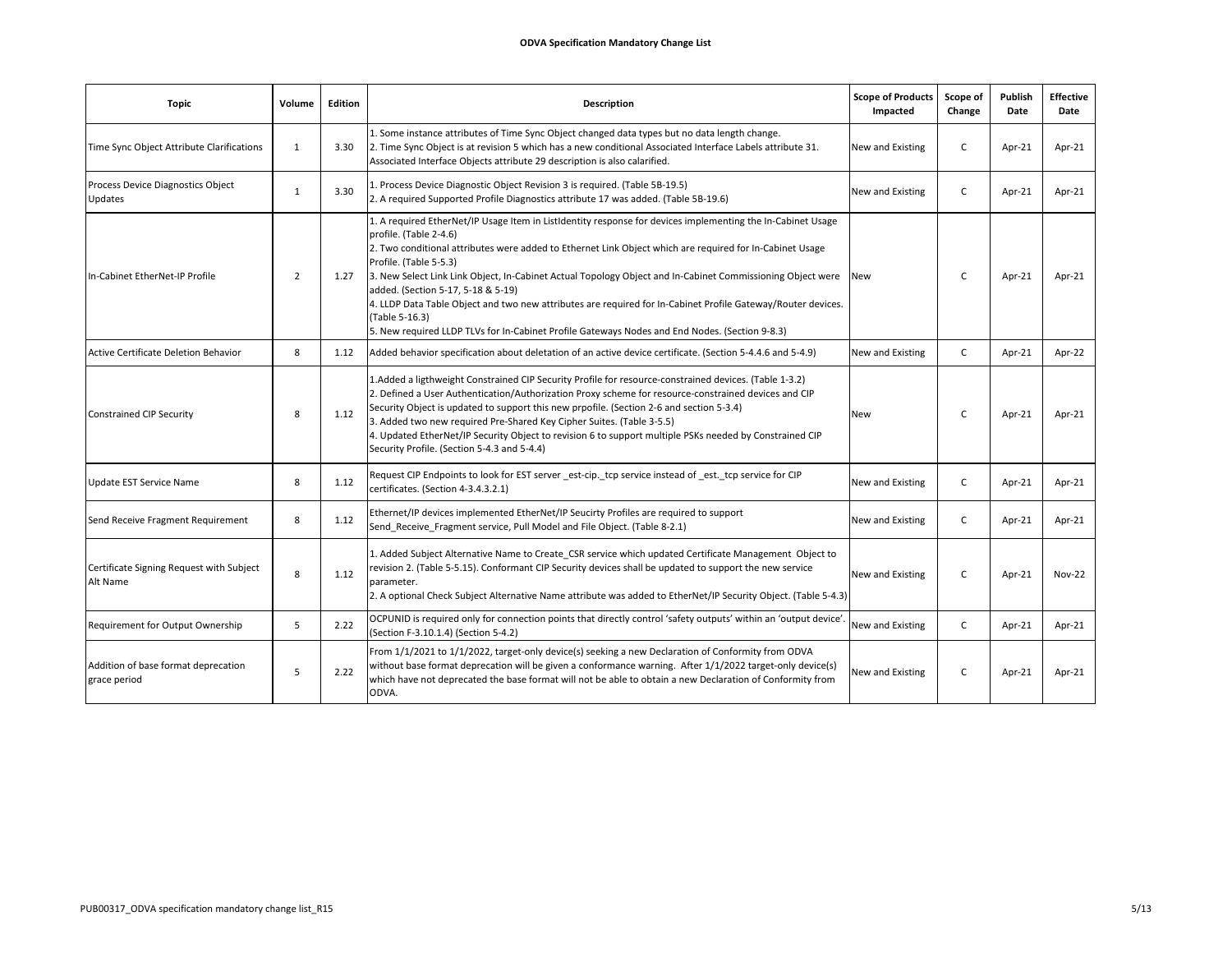| <b>Topic</b>                                   | Volume       | Edition | Description                                                                                                                                                                                                                                                                                                                                                                                                                                                                                                                   | <b>Scope of Products</b><br>Impacted | Scope of<br>Change | Publish<br>Date | <b>Effective</b><br>Date |
|------------------------------------------------|--------------|---------|-------------------------------------------------------------------------------------------------------------------------------------------------------------------------------------------------------------------------------------------------------------------------------------------------------------------------------------------------------------------------------------------------------------------------------------------------------------------------------------------------------------------------------|--------------------------------------|--------------------|-----------------|--------------------------|
| <b>CIP Security Session ID</b>                 | $\mathbf{1}$ | 3.29    | The User Authentication Session ID Network Segment is added (Section C-1.4.3) to support CIP Security User<br>Authenication Profile.                                                                                                                                                                                                                                                                                                                                                                                          | New and Existing                     | C                  | <b>Nov-20</b>   | <b>Nov-20</b>            |
| Process Device Diagnostics Object<br>Updates   | 1            | 3.29    | 1. Process Device Diagnostic Object Revision 2 is required. (Table 5B-19.4)<br>2. A Optional Recommended Action attribute 11 was added. (Table 5B-19.6)<br>3. Class attribute 16 User Diagnostic Groups was changed from Required to Optional. (Table 5B-19.1)                                                                                                                                                                                                                                                                | New and Existing                     | C                  | <b>Nov-20</b>   | Nov-20                   |
| Serial Number E-key Correction                 | 1            | 3.29    | New status code 0x13A (Serial Number Mismatch) (Table 3-5.34) (Table 5A-3.33)                                                                                                                                                                                                                                                                                                                                                                                                                                                 | New and Existing                     | $\mathsf{C}$       | <b>Nov-20</b>   | <b>Nov-20</b>            |
| Identity Object Instance Level GAA<br>Response | 1            | 3.29    | 1. Identity Object Revision 2 is defined. For devices support revision greater than 1, GAA response shall include<br>attribute 14, 19-22 if those attributes are implemented. (Table 5A-2.11)<br>2. Issue Advisory for devices only support revision 1.                                                                                                                                                                                                                                                                       | <b>New</b>                           | C                  | <b>Nov-20</b>   | <b>Nov-20</b>            |
| CIP Security User Authentication Profile       | 8            | 1.11    | 1. The newly added CIP Secuirty User Authentication Profile will provide user level authentiation and basic<br>authorization. (Table 1-3.2)<br>2. Added three new CIP objects: Authority Object, Password Authenticator Object and Certificate<br>Authenticator Object. (section 5-2)<br>3. A updated format of CIP Security Item in ListIdentity response. (Table 3-5.1)<br>4. CIP Security Object is in Revision 4 and add new Required Security Profiles Configured instance attribute 3.<br>(Table 5-3.1 and Table 5-3.2) | <b>New</b>                           | C.                 | <b>Nov-20</b>   | Apr-22                   |
| <b>Objects Cleanup</b>                         | 8            | 1.11    | 1. Kick Timer service of CIP Security Object shall only be accepted in Configuration In Progresss state<br>otherwise shall return status 0x0C (section 5-3.7.2)<br>2. When Delete service is used to delete an static instance, status code 0x2D shall be returned, not status<br>0x0C. (section 5-5.5.2)<br>3. Kick Timer service of EtherNet/IP Security Object shall only be accepted in Configuration In Progresss state<br>otherwise shall return status 0x0C (section 5-4.7.2)                                          | New and Existing                     | M                  | <b>Nov-20</b>   | $Nov-21$                 |
| Modification of Max Fault Count                | .5           | 2.21    | 1. The Max Fault Number parameter in Safety Open is changed from a range to a constant 2. (section 2-6.1)<br>2. The Max Fault Number attribute 22 is changed to have a fixed value 2 and Get only. (Table 5-6.2)<br>3. The Max Fault Number field of Safety Network Segment is changed to a fixed value 2. (Table C-5.1)<br>4. TST112, TST117, TST9, TST118, TST10, TST119, TST95 are all updated to use Max Fault Number = 2 (F-<br>3.6.2, F3.9.2, F-3.4.2, F-4.11)                                                          | New and Existing                     | M                  | <b>Nov-20</b>   | $Nov-20$                 |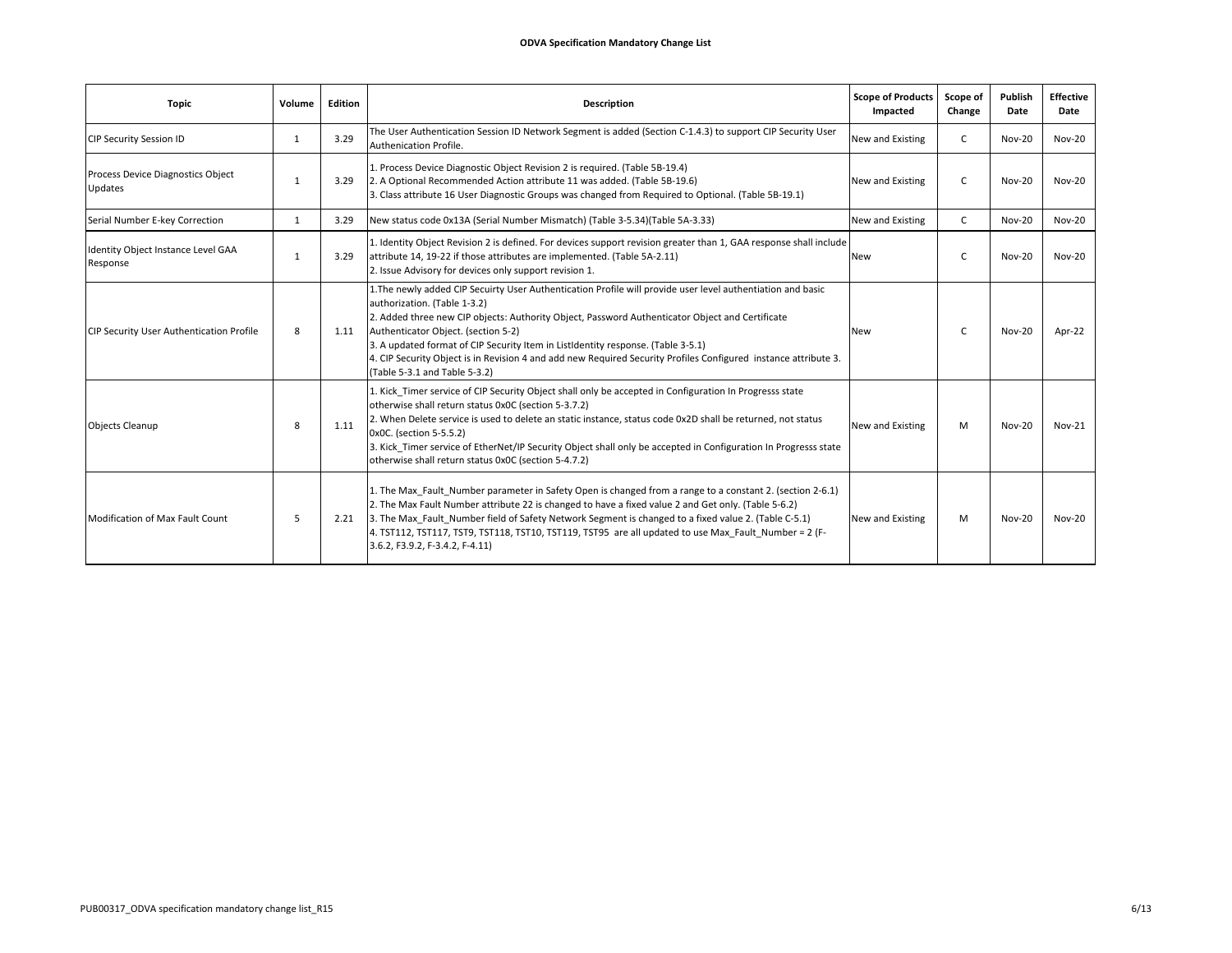| <b>Topic</b>                                          | Volume    | Edition | <b>Description</b>                                                                                                                                                                                                                                                                                                                                                                                                                                                              | <b>Scope of Products</b><br>Impacted | Scope of<br>Change | <b>Publish</b><br>Date | <b>Effective</b><br>Date |
|-------------------------------------------------------|-----------|---------|---------------------------------------------------------------------------------------------------------------------------------------------------------------------------------------------------------------------------------------------------------------------------------------------------------------------------------------------------------------------------------------------------------------------------------------------------------------------------------|--------------------------------------|--------------------|------------------------|--------------------------|
| Unit Code cleanup                                     | 1         | 3.28    | Update Symbols for several Engeering Units, such as x2609, x260A, x261A, x2621, etc. (Section D-2.7, D-2.25) New and Existing                                                                                                                                                                                                                                                                                                                                                   |                                      | M                  | Apr-20                 | Apr-20                   |
| <b>Member List Clarifications</b>                     | -1        | 3.28    | 1. Assembly Object instance attribute 1 and 2 clarification (Table 5A-5.4).<br>2. Clarify that the padding between Connection Point members shall be represented as null members in the<br>Connection Point Member list. (section 4.8.1)<br>3. Correct Standard Network Diagnostic Assmbly Content and Ordering. (Table 5A-5.15)<br>4. Explain how to handle padding in Get Connection Point Member List service. (section A-4.23.1)                                            | New and Existing                     | C                  | Apr-20                 | Apr-20                   |
| <b>CIP Security Object Reset</b>                      | 8         | 1.10    | Specify CIP Security Object Revision 3 which adds a Required Reset service. (Table 5-3.5)                                                                                                                                                                                                                                                                                                                                                                                       | New and Existing                     | м                  | Apr-20                 | Apr-21                   |
| DTLS Extensions for UDP-Only Transport                | 8         | 1.10    | 1. For UDP-only EtherNet/IP security device, DTLS is used for all CIP communications sent in a CIP Security<br>context. (Section 3-2.1)<br>2. New StartDTLS command (section 3-5.3.2)<br>3. Specify EtherNet/IP Security Object Revision 5 which adds new UPD-only Policy attribute. (Table 5-4.3)                                                                                                                                                                              | New                                  | $\mathsf{C}$       | Apr-20                 | Apr-20                   |
| UDP-Only EtherNetIP for Constrained<br><b>Devices</b> | 2         | 1.26    | 1. Specify requirements for a UDP-only EtherNet/IP solution which causes changes in handling of<br>Encapsulation commands and UCMM. (Table 2-3.2)<br>2. ListIdentiy reply has one new EtherNet/IP Capability Item. (Table 2-4.5, Table 2-6.3)<br>3. Introduce the EtherNet/IP Transports Application Profile. (Chapter 11)<br>4. TCP/IP Interface Object Encapsulation Inactivity Timeout attribute is not allowed for UDP-Only EtherNet/IP<br>Transport Profile. (Table 5-4.3) | New                                  | $\epsilon$         | Apr-20                 | Apr-20                   |
| Unit Code cleanup                                     | <b>7B</b> | 1.2     | Update Symbols of several Engeering Units for HART devices. (section D-1.1)                                                                                                                                                                                                                                                                                                                                                                                                     | New and Existing                     | M                  | Apr-20                 | Apr-20                   |
| <b>Base Format Deprecation</b>                        | 5         | 2.20    | Remove the requirement to implement and test the Base Format. (Table 2-1.3)                                                                                                                                                                                                                                                                                                                                                                                                     | New and Existing                     | M                  | Apr-20                 | Apr-20                   |
| Test TST42, TST43 and TST44 Corrections               | 5         | 2.20    | Update TST42, TST43 and TST44 to accept correct error code. (F-3.10.1.2, F-3.10.1.3,                                                                                                                                                                                                                                                                                                                                                                                            | New and Existing                     | M                  | Apr-20                 | <b>Nov-21</b>            |
| Cleanup Configuration Procedure<br>Guidelines         | 5         | 2.20    | Remove classs 3 connection requirement for SNCT configuration data transfer so SRS138 was removed from<br>TST55. (F-3.11.5.5)                                                                                                                                                                                                                                                                                                                                                   | New                                  | M                  | Apr-20                 | <b>Nov-21</b>            |
| Switch change detect                                  | 5         | 2.20    | Remove the requirement for a background test of the switches in safety devices so FRS350, FRS351 and FRS<br>354 were removed from TST50 (F-3.11.2); FRS350 and RSR364 were remvoed from TST108 (F-3.11.3).                                                                                                                                                                                                                                                                      | <b>New</b>                           | M                  | Apr-20                 | Apr-20                   |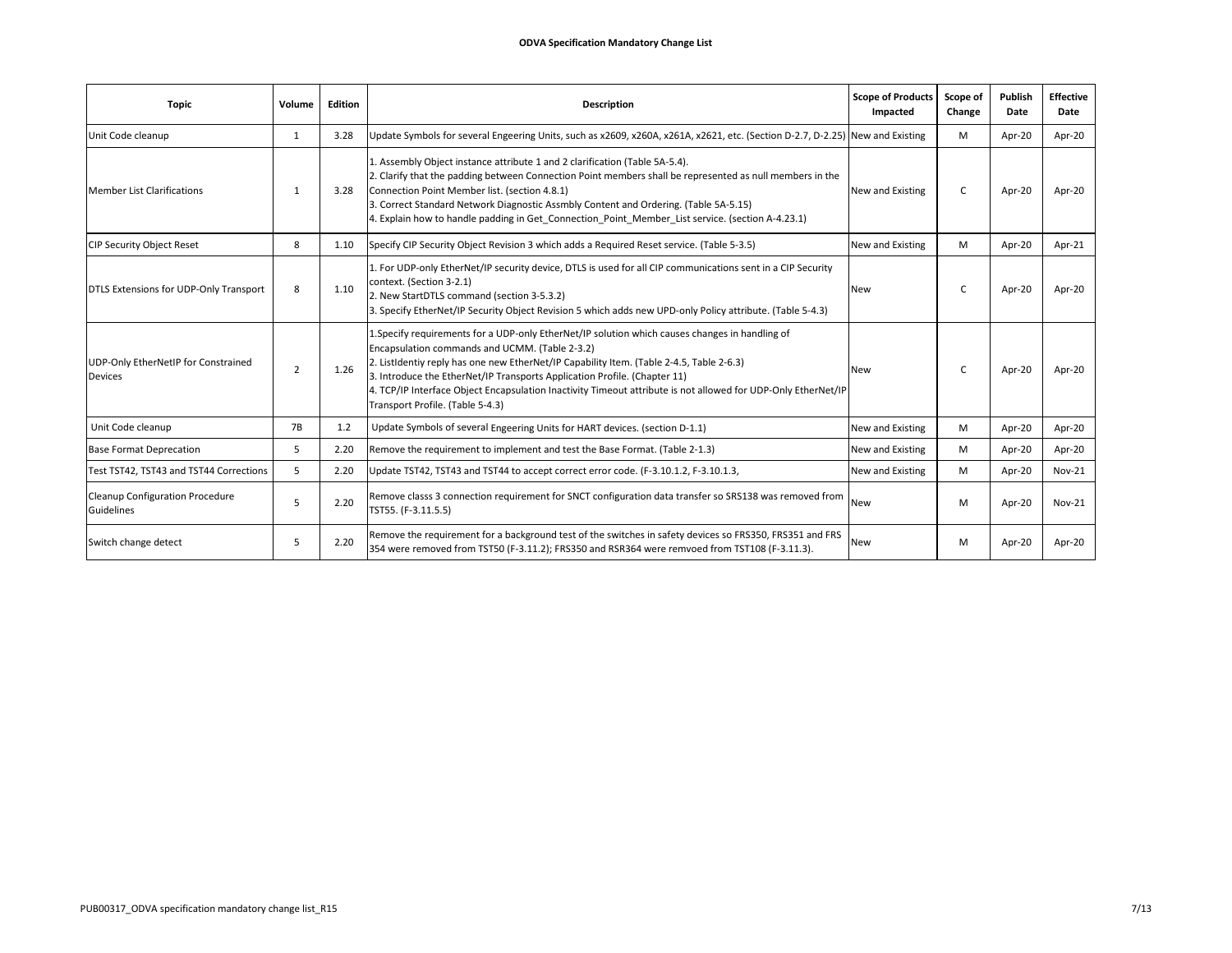| <b>Topic</b>                                              | Volume         | Edition | <b>Description</b>                                                                                                                                                                                                                                                                                                                                                                                                                                                                                                                                                                                         | <b>Scope of Products</b><br>Impacted | Scope of<br>Change | Publish<br>Date | <b>Effective</b><br>Date |
|-----------------------------------------------------------|----------------|---------|------------------------------------------------------------------------------------------------------------------------------------------------------------------------------------------------------------------------------------------------------------------------------------------------------------------------------------------------------------------------------------------------------------------------------------------------------------------------------------------------------------------------------------------------------------------------------------------------------------|--------------------------------------|--------------------|-----------------|--------------------------|
| File Object Clarifications & Extensions                   |                | 3.27    | 1. Specify File Object Revision 3 which has new attribute 12 and different behaivor (Table 5A-42.27) than rev<br>1 or 2. CIP Security device is required to support revision 3.<br>2. New Optional Encoding parameter to Create service (Table 5A-42.10).                                                                                                                                                                                                                                                                                                                                                  | New and Existing                     |                    | Dec-19          | $Jun-21$                 |
| Assembly Object Class Revision Attribute<br>clarification |                | 3.27    | Assembly Object Revision attribute value can be either 02 or 03 (Table 5A-5.3).                                                                                                                                                                                                                                                                                                                                                                                                                                                                                                                            | New and Existing                     |                    | Dec-19          | Dec-19                   |
| Orphan Certificate Cleanup                                | 8              | 1.9     | 1. Specify CIP Security Object Revision 2 which adds a Required Object_Cleanup service (Table 5-3.9).<br>2. Update Apply Behavior Flag parameter for Apply Config service of EtherNet/IP Security Object (Table 5-<br>$4.12$ ).                                                                                                                                                                                                                                                                                                                                                                            | New and Existing                     |                    | $Dec-19$        | $May-19$                 |
| <b>EIPSO Reset Condition</b>                              | 8              | 1.9     | Reset service must be sent over a TLS session conditional on the EtherNet/IP Security Object being in the<br>configured state. (Section 5-4.5.1)                                                                                                                                                                                                                                                                                                                                                                                                                                                           | New and Existing                     |                    | Dec-19          | Dec-19                   |
| <b>EIPSO State Addition</b>                               | -8             | 1.9     | Specify EtherNet/Ip Security Object Revision 4, added new Pull Model Disabled state and changed Atrribute<br>#13 to Get only. Stte Event Matrix Table 5-14.14 was updated with the new state.                                                                                                                                                                                                                                                                                                                                                                                                              | New and Existing                     |                    | $Dec-19$        | Dec-19                   |
| <b>LLDP</b>                                               | $\overline{2}$ | 1.25    | 1. LLDP Management Object (0x109) and LLDP Data Table Object (0x10A) definition are added (Section 5-15<br>and Section 5-16).<br>2. Specify ODVA specific implementation of the Link Layer Discovery Protocol (LLDP) (section 9-8). If LLDP<br>protocol is supported, LLDP Management Object shall be implemented. If receive mode is implemented,<br>either LLDP Data Table Object or SNMP shall be implemented.<br>3. EtherNet/IP Devices undergoing certification for the first time and multi-port devices receiving an update<br>that adds CIP functionality are required to implement LLDP protocol. | New and Existing                     | M                  | Dec-19          | Dec-21                   |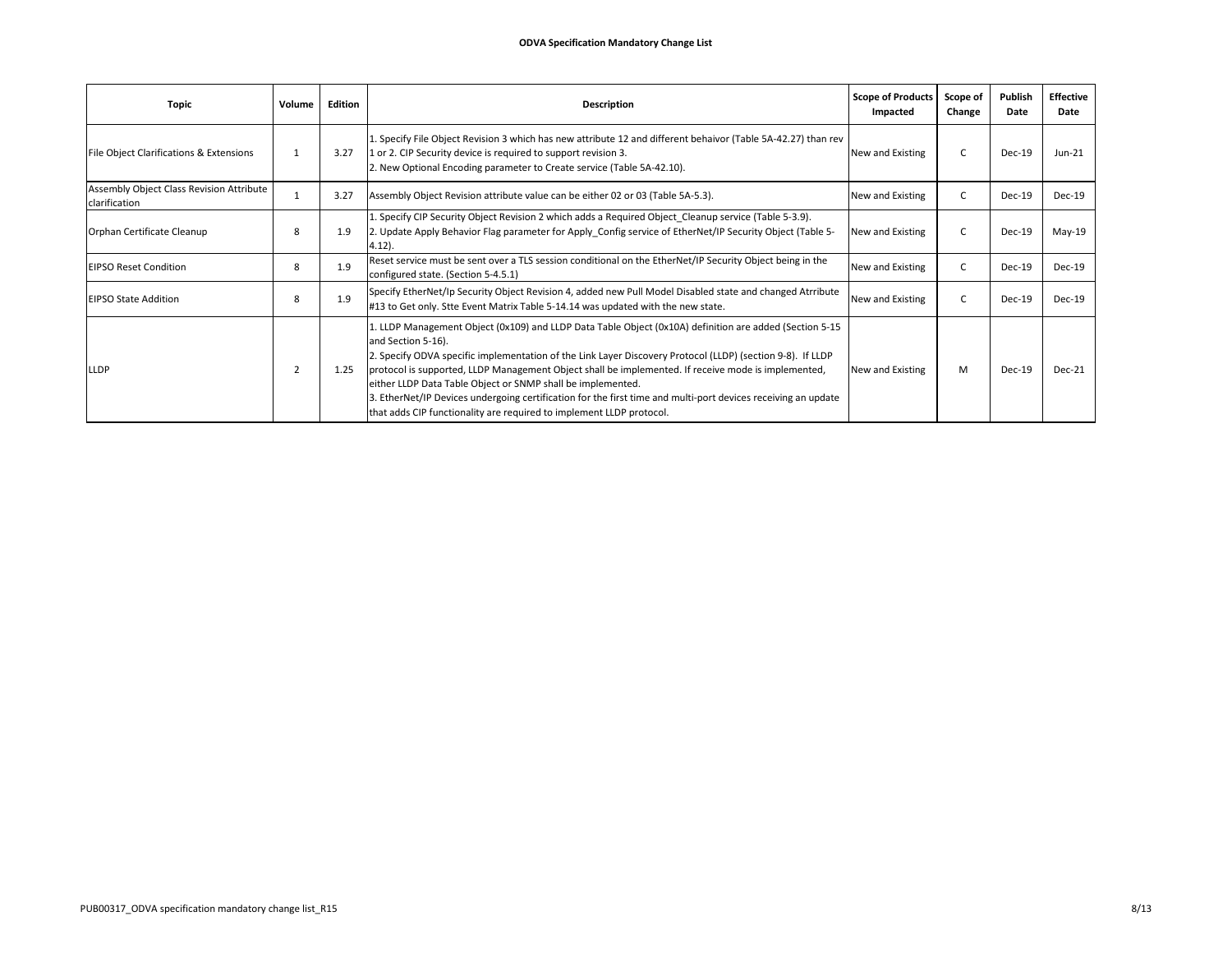| Topic                                       | Volume   | Edition | Description                                                                                                                                                                                                                                                                                                                     | <b>Scope of Products</b><br>Impacted | Scope of<br>Change | Publish<br>Date | Effective<br>Date |
|---------------------------------------------|----------|---------|---------------------------------------------------------------------------------------------------------------------------------------------------------------------------------------------------------------------------------------------------------------------------------------------------------------------------------|--------------------------------------|--------------------|-----------------|-------------------|
| Standard Network Diagnostic Assy            |          | 3.26    | L. Assembly Object Revision attribute should be 3, 1 and 2 are only allowed for Static Assemblies (Table 5A-<br>[5.3]. New Conditional attribute Member List Signature (Table 5A-5.4).<br>2. New Conditional Get_Connection_Point_Member_List service for Connection Manager, Time Sync Object<br>(Table 3-5.3, Table 5B-2.17). | New and Existing                     |                    | Apr-19          | Nov-20            |
| Identity Object Reset Service Clarification | <b>T</b> | 3.26    | 1. Reset service is only required for instgance 1.<br>2. Devices that reset the whole device if a Reset has been directed to Instances greater than 1 will be non-<br>conformant.                                                                                                                                               | New and Existing                     |                    | Apr-19          | Apr-20            |
| DTLS Timeout Enhancement                    | 8        | 1.8     | EtherNet/IP Security Object Revision updates to 3. New required attribute DTLS Timeout is added for CIP<br>Security device.                                                                                                                                                                                                     | New and Existing                     |                    | Apr-19          | Apr-19            |
| Requiring CIP Security for Services         | 8        | 1.8     | After a device's CIP Security Object has attained the CONFIGURED state configuration changes must<br>only be accepted if the changes are made over a CIP Security connection for File Object, TCP/IP Object and<br>Ethernet Link Object (Section 4-3.1.3).                                                                      | New and Existing                     |                    | Apr-19          | $May-19$          |
| CMO State Machine Clarification             | 8        | 1.8     | Verify Certificate service clarification and CMO State clarification. (Table 5-5.17 and Table 5-5.18)                                                                                                                                                                                                                           | New and Existing                     |                    | Apr-19          | Apr-19            |
| Feedback Ratio                              | כ        | 2.18    | Add new Conditional attributes and services to Safety Dual Feedback Channel Object for multiport safety<br>devices. (Section 5-4)                                                                                                                                                                                               | New and Existing                     |                    | Apr-19          | Apr-19            |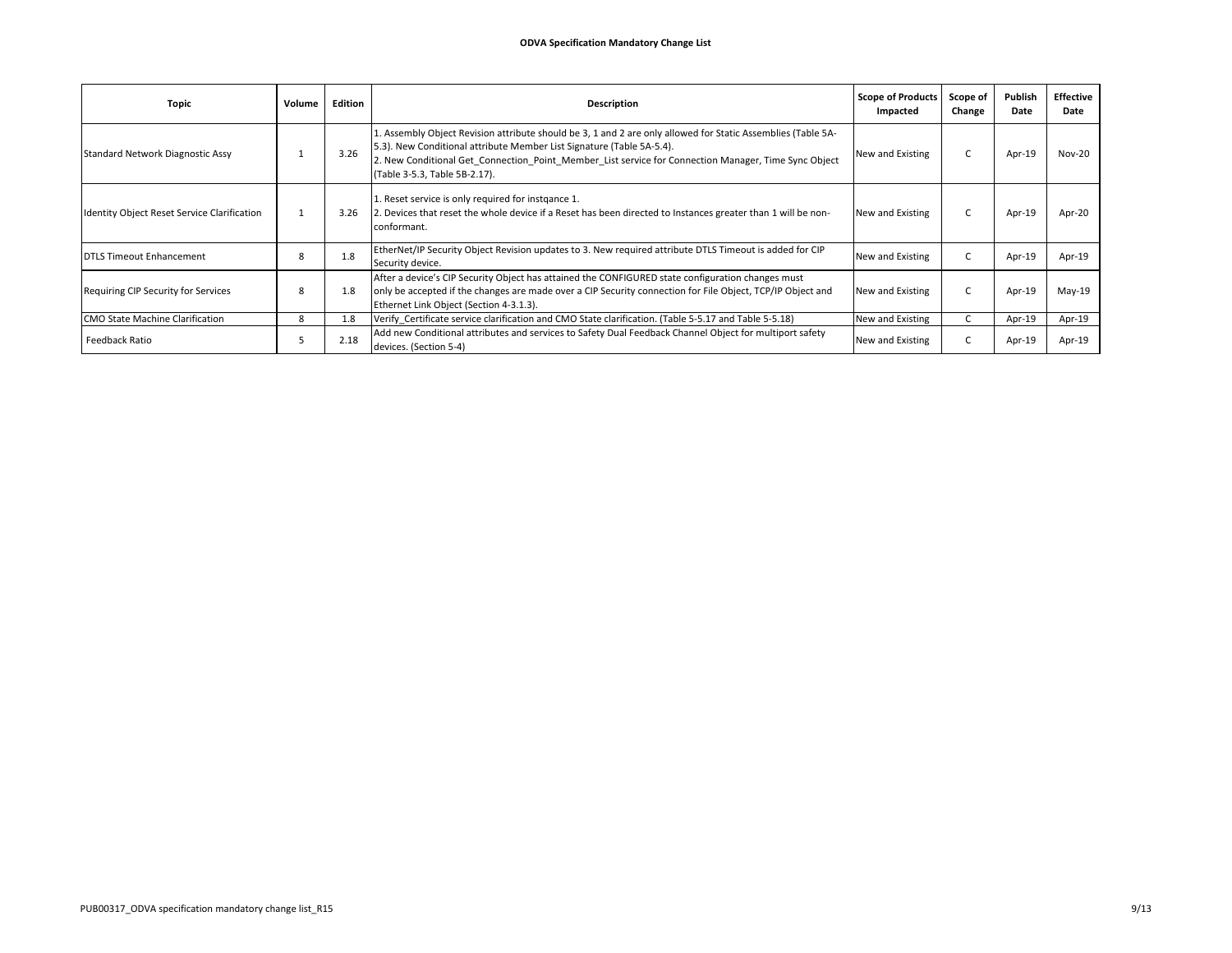| Topic                                    | Volume | Edition | <b>Description</b>                                                                                                                                                                                     | Scope of Products<br>Impacted | Scope of<br>Change | Publish<br>Date | <b>Effective</b><br>Date |
|------------------------------------------|--------|---------|--------------------------------------------------------------------------------------------------------------------------------------------------------------------------------------------------------|-------------------------------|--------------------|-----------------|--------------------------|
| Common Object Class EDS Correction       |        | 3.25    | Object_Name and Object_Class_Code keywords are required in the [Assembly], [Parameter], [Group] section<br>of eds file if such object exists in the device. (Table 7-3.32, Table 7-3.5, Table 7-3.29.) | New and Existing              |                    | $Nov-18$        | Apr-19                   |
| <b>HART Hooks</b>                        |        | 3.25    | New required attributes are added to Identity Object for HART devices (Table 5A-2.3)                                                                                                                   | New                           |                    | $Nov-18$        | Nov-18                   |
| File Instance Clear File and Save Params |        | 3.25    | Clear File service shall not clear File Save Parameter. (Section 5A-42.5.7)                                                                                                                            | New and Existing              |                    | $Nov-18$        | Nov-18                   |
| <b>STIME</b> correction                  |        | 3.25    | STIME shall be data type ULINT not LINT.                                                                                                                                                               | New and Existing              |                    | Nov-18          | Nov-18                   |
| Remove Integrity Profile                 |        | 2.17    | Integrity Profile is obsolete for CIP Security device.                                                                                                                                                 | New and Existing              |                    | Nov-18          | <b>Nov-18</b>            |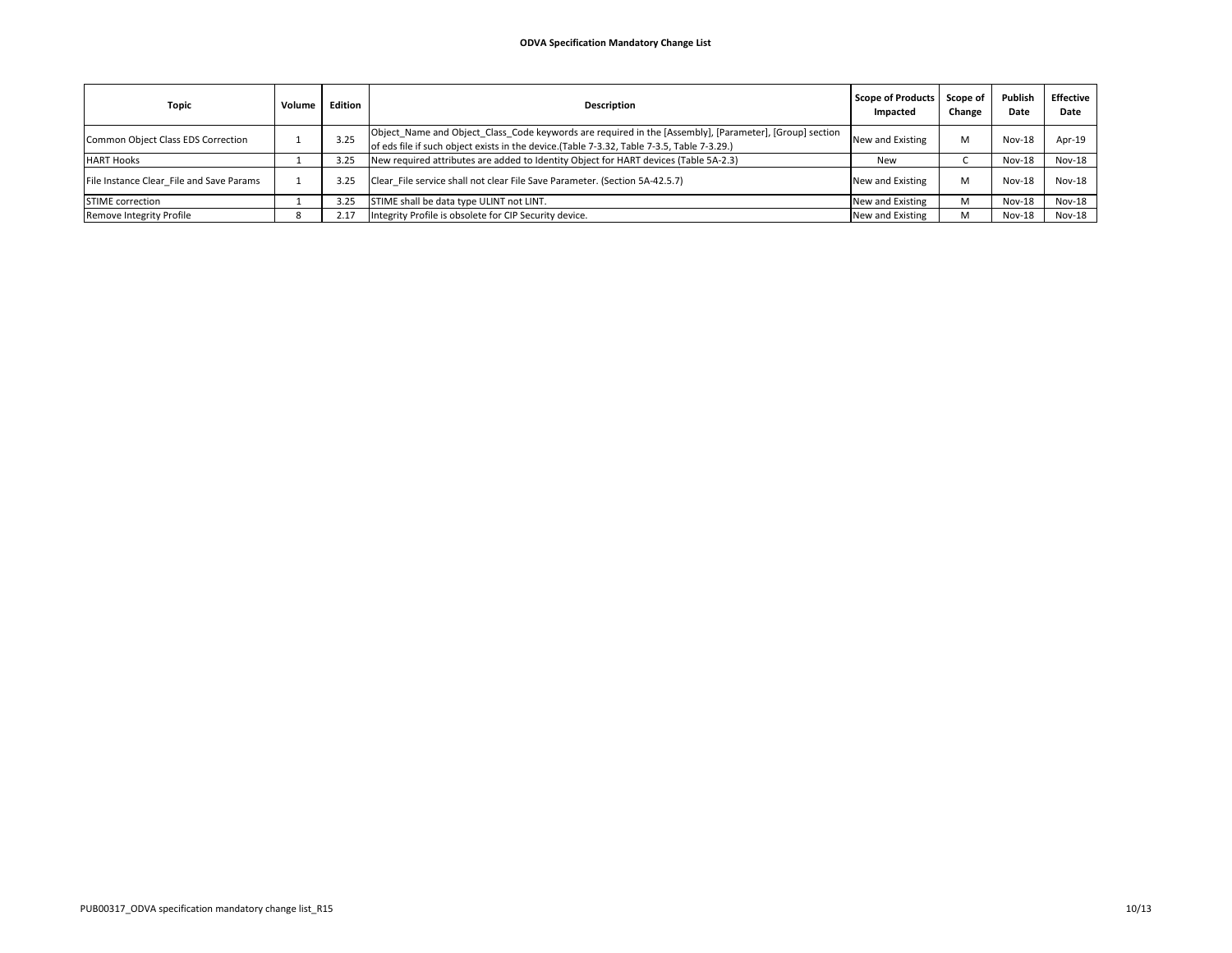| <b>Topic</b>                          | Volume | Edition | <b>Description</b>                                                                                                                                          | <b>Scope of Products</b><br>Impacted | Scope of<br>Change | Publish<br>Date | <b>Effective</b><br>Date |
|---------------------------------------|--------|---------|-------------------------------------------------------------------------------------------------------------------------------------------------------------|--------------------------------------|--------------------|-----------------|--------------------------|
| System Time Definition                |        | 3.24    | Improve elementary data type for System Time (STIME) (Table C2.1, Section C-3.3, Section 7-3.5.1.12)                                                        | New and Existing                     | м                  | Apr-18          | Apr-18                   |
| Invalid Connection Size Status Code   |        | 3.24    | Allow an exception for CIP-Modbus translators to use Status Code 0x109 (Table 3-5.33)                                                                       | New and Existing                     | м                  | Apr-18          | Apr-18                   |
| Pull Model                            |        | 1.6     | Pull Model is a new mandatory capability of CIP Security devices. (Section 4-3, 5-4, 5-5, 6-5.3)                                                            | New and Existing                     |                    | Apr-18          | $May-21$                 |
| <b>EIP Security Object IF Linkage</b> | 8      | 1.6     | Each CIP Security device with more than one IP address shall support the Port Object and the<br>Associated Communication Objects attribute. (Section 5-4.1) | New and Existing                     |                    | $Apr-18$        | Apr-18                   |
| <b>Multiport Safety Devices</b>       |        | 2.17    | Add new Required attributes and services of Safety Supervisor Object for multiport safety devices. (Section 51                                              | New and Existing                     |                    | Apr-1           | Apr-18                   |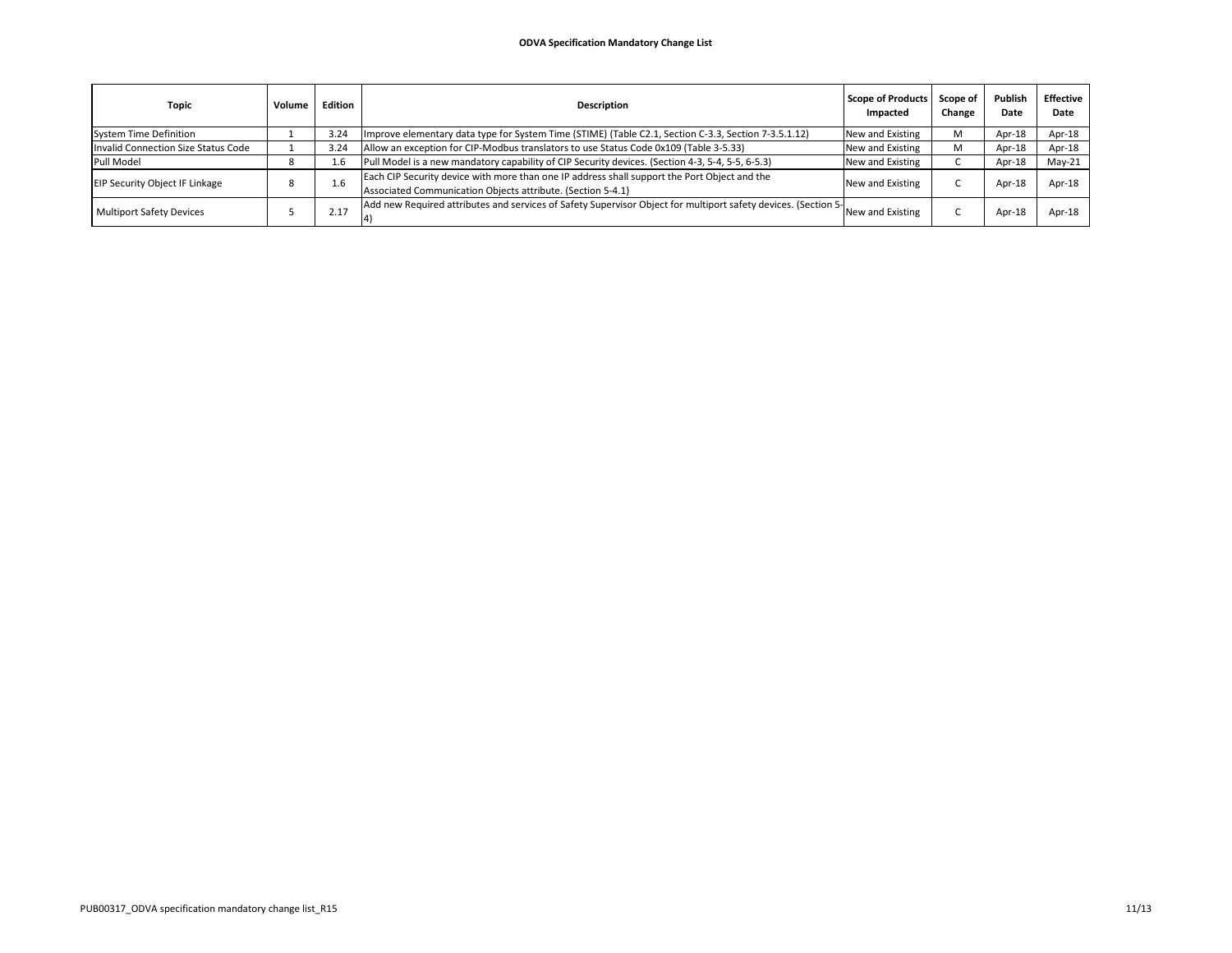| Topic                                                        | Volume | Edition | <b>Description</b>                                                                                                                                               | <b>Scope of Products</b><br>Impacted | Scope of<br>Change | Publish<br>Date | <b>Effective</b><br>Date |
|--------------------------------------------------------------|--------|---------|------------------------------------------------------------------------------------------------------------------------------------------------------------------|--------------------------------------|--------------------|-----------------|--------------------------|
| PTP Leap Seconds Attribute                                   |        | 3.23    | a. Revision Class attribute can be 3 or 4 (required for Master capabple device). (Section 5B-2.3)<br>b. New conditional attribute 30. (Section 5B-2.4)           | New and Existing                     |                    | $Nov-17$        | $May-19$                 |
| Port Type 0 Associated<br><b>Communication Objects Issue</b> |        | 3.23    | a. Port Type and associated objects classification. (Table 3-7.4)<br>b. Associated Communication Object attribute clarification. (Section 3-7.2.1.9)             | New and Existing                     |                    | $Nov-17$        | Nov-17                   |
| CIP Sync over PRP                                            |        | 3.23    | A new PTP profile for PRP (Table 5B-2.20)                                                                                                                        | New and Existing                     |                    | <b>Nov-17</b>   | <b>Nov-17</b>            |
| <b>Connection Manager Error Codes</b><br>Updates             |        | 3.23    | New Connection Manager Error Codes (Table 3-5.33)                                                                                                                | New and Existing                     |                    | $Nov-17$        | Nov-17                   |
| Get-Set Attribute List Clarifications                        |        | 3.23    | Clarification of Get/Set Attribute List service (Section A-4.3 and Section A-4.4)                                                                                | New and Existing                     |                    | <b>Nov-17</b>   | Nov-18                   |
| <b>Commissioning Updates</b>                                 | 8      | 1.5     | Enhanced commissioning requirements. (Section 4-3 and section 5-3)                                                                                               | New and Existing                     |                    | Nov-17          | <b>Nov-17</b>            |
| <b>Enhance Certificate Trust</b>                             | 8      | 1.5     | a. New required Trusted Identities attribute of EtherNet/IP Security Object (Section 5-4.4)<br>b. Clarification of Certificate Management Object (Section 5-5.4) | New and Existing                     |                    | $Nov-17$        | <b>Nov-17</b>            |
| Correct CIP Security Object Get Attr All                     | 8      | 1.5     | Correct error in CIP Security Object instance level Get_Attribute_All response layout (Table 5-3.8)                                                              | New and Existing                     |                    | $Nov-17$        | Nov-17                   |
| Secure CL3 and Non-Secure CL1<br>Clarification               | 8      | 1.5     | Guideline on how to open non-secure Class 0/1 connection via secure UCMM or Class 3 connection (Section<br>$3-5.7.2.4$                                           | New and Existing                     |                    | $Nov-17$        | $May-18$                 |